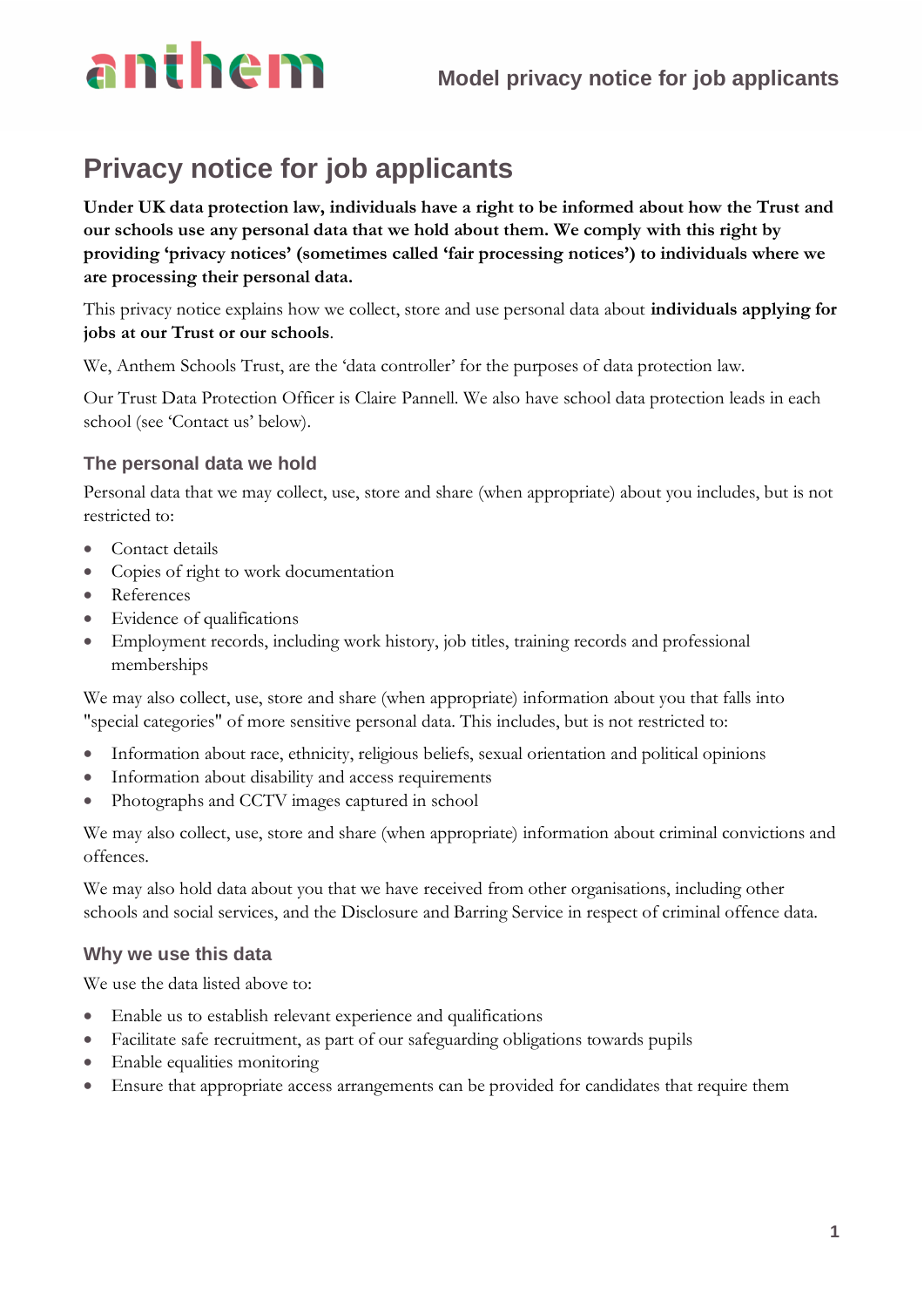# anthem

#### **Use of your personal data for marketing purposes**

Where you have given us consent to do so, we may send you marketing information by email or text promoting school events, campaigns, charitable causes or services that may be of interest to you.

You can withdraw consent or 'opt out' of receiving these emails and/or texts at any time by clicking on the 'Unsubscribe' link at the bottom of any such communication, or by contacting us (see 'Contact us' below).

#### **Use of your personal data in automated decision making and profiling**

We do not currently process any personal data through automated decision making or profiling. If this changes in the future, we will amend any relevant privacy notices in order to explain the processing to you, including your right to object to it.

#### **Our lawful basis for using this data**

Our lawful bases for processing your personal data for the purposes listed above will be one or more of the following:

- Public task
- Legal obligation
- Consent
- Vital interests
- To fulfil a contract
- Legitimate interests

Where you have provided us with consent to use your data, you may withdraw this consent at any time. We will make this clear when requesting your consent, and explain how you would go about withdrawing consent if you wish to do so.

#### **Our basis for using special category data**

For 'special category' data, we only collect and use it when we have both a lawful basis, as set out above, and one of the following conditions for processing as set out in UK data protection law:

- We have obtained your explicit consent to use your personal data in a certain way
- We need to perform or exercise an obligation or right in relation to employment, social security or social protection law
- We need to protect an individual's vital interests (i.e. protect your life or someone else's life), in situations where you're physically or legally incapable of giving consent
- The data concerned has already been made manifestly public by you
- We need to process it for the establishment, exercise or defence of legal claims
- We need to process it for reasons of substantial public interest as defined in legislation
- We need to process it for health or social care purposes, and the processing is done by, or under the direction of, a health or social work professional or by any other person obliged to confidentiality under law
- We need to process it for public health reasons, and the processing is done by, or under the direction of, a health professional or by any other person obliged to confidentiality under law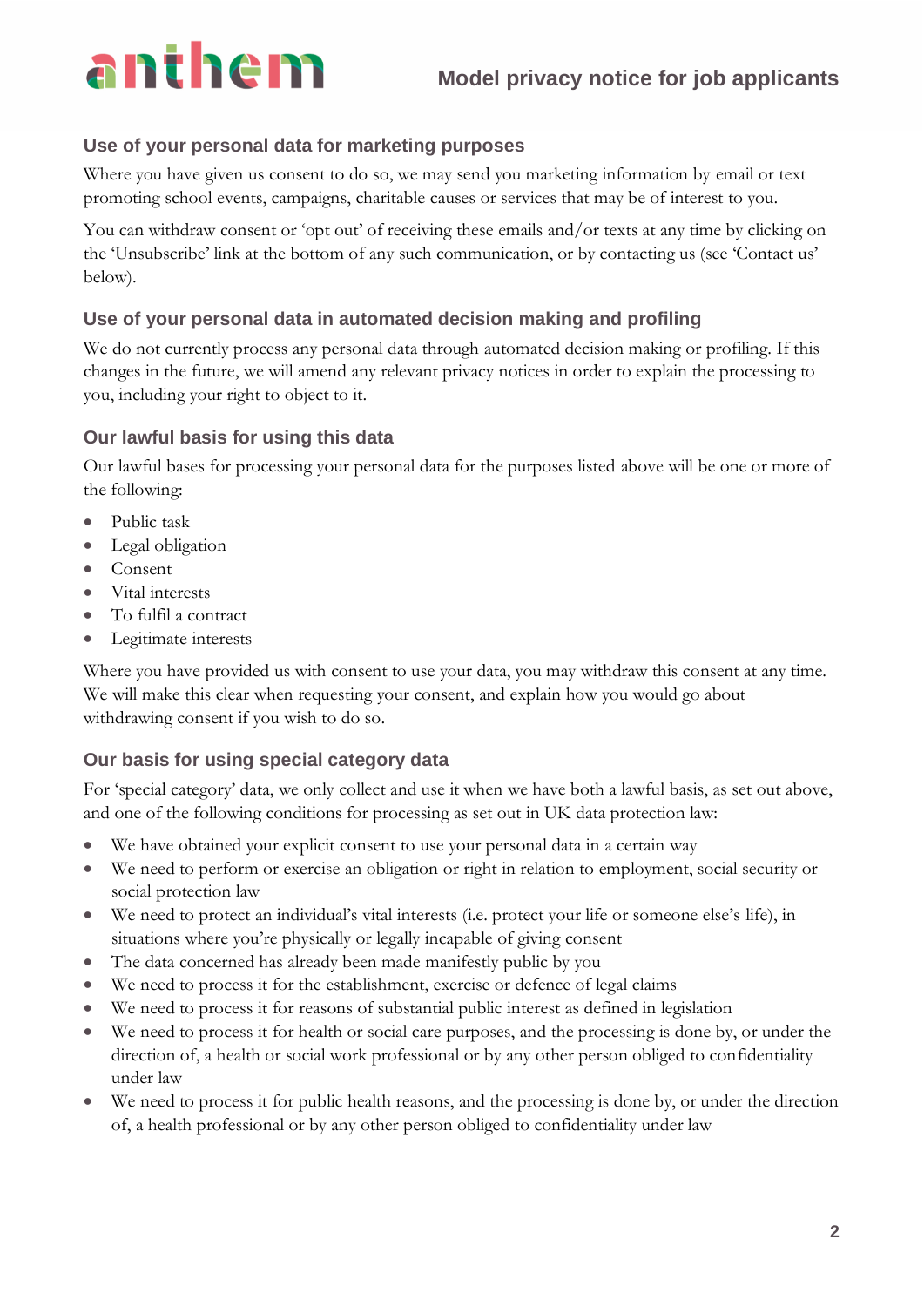### **Model privacy notice for job applicants**

## anthem

We need to process it for archiving purposes, scientific or historical research purposes, or for statistical purposes, and the processing is in the public interest

For criminal offence data, we will only collect and use it when we have both a lawful basis, as set out above, and a condition for processing as set out in UK data protection law. Conditions include:

- We need to perform or exercise an obligation or right in relation to employment, social security or social protection law
- We have obtained your consent to use it in a specific way
- We need to protect an individual's vital interests (i.e. protect your life or someone else's life), in situations where you're physically or legally incapable of giving consent
- The data concerned has already been made manifestly public by you
- We need to process it for, or in connection with, legal proceedings, to obtain legal advice, or for the establishment, exercise or defence of legal rights
- We need to process it for reasons of substantial public interest as defined in legislation

#### **Collecting this data**

While the majority of information we collect about you is mandatory, there is some information that can be provided voluntarily.

Whenever we seek to collect information from you, we make it clear whether you must provide this information (and if so, what the possible consequences are of not complying), or whether you have a choice.

Most of the data we hold about you will come from you, but we may also hold data about you from:

- Local authorities
- Government departments or agencies
- Police forces, courts, tribunals

#### **How we store this data**

We keep personal information about you during the application process. We may also keep it beyond this if this is necessary. Our Retaining Records Policy , available on the school website, sets out how long we keep information about applicants.

We have put in place appropriate security measures to prevent your personal information from being accidentally lost, used or accessed in an unauthorised way, altered or disclosed.

We will dispose of your personal data securely when we no longer need it.

#### **Who we share data with**

We do not share information about you with any third party without consent unless the law and our policies allow us to do so.

Where it is legally required, or necessary (and it complies with UK data protection law), we may share personal information about you with:

• Our local authority – to meet our legal obligations to share certain information with it, such as safeguarding concerns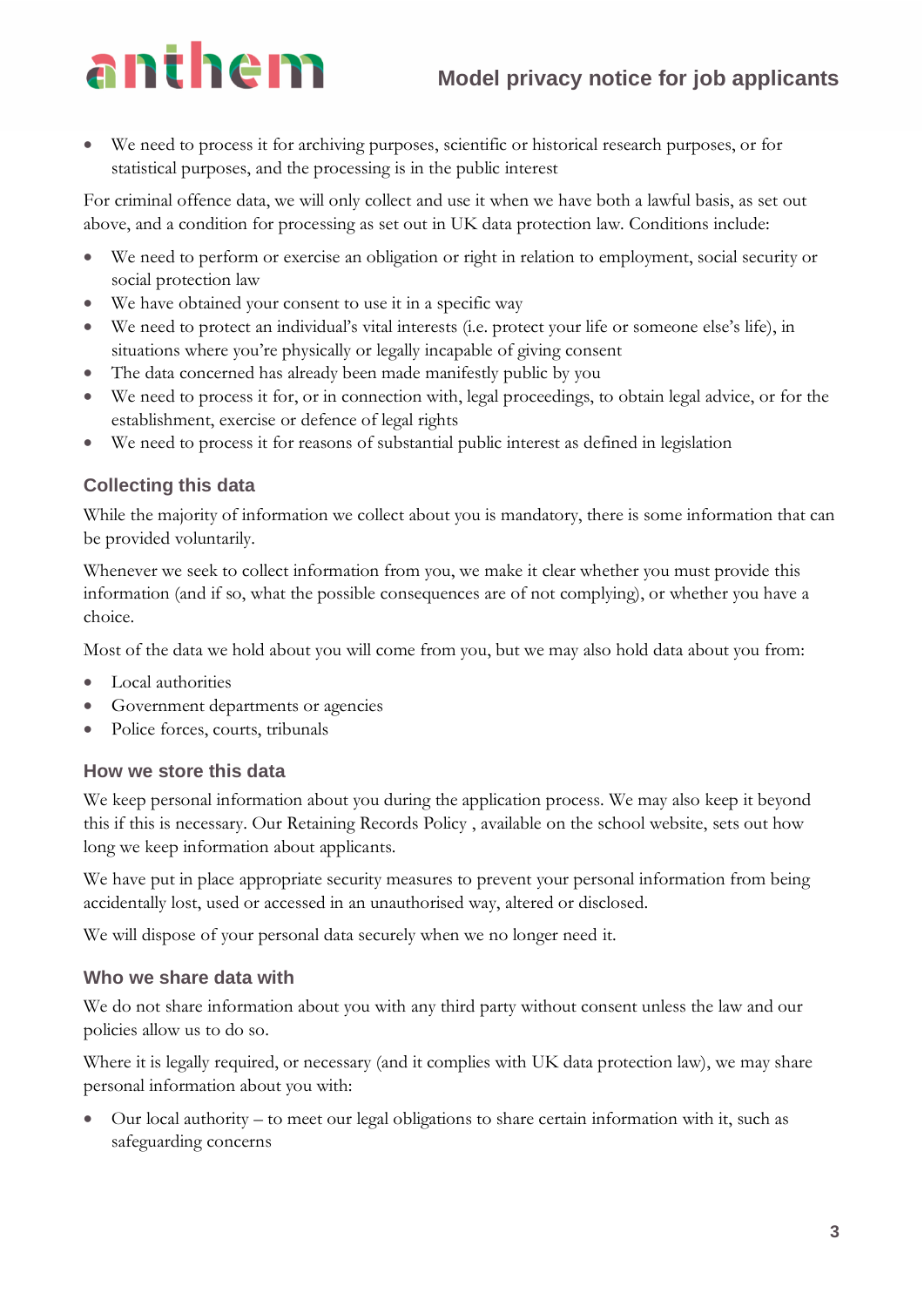### **Model privacy notice for job applicants**

## anthem

- Suppliers and service providers to enable them to provide the service we have contracted them for, such as HR and recruitment support
- Professional advisers and consultants
- Employment and recruitment agencies
- Police forces, courts, tribunals
- Government departments or agencies

#### **Transferring data internationally**

We may share personal information about you with the following international third parties, where different data protection legislation applies:

- Other schools or educational establishments
- Government departments or agencies
- Security organisations
- App or cloud server providers

Where we transfer your personal data to a third-party country or territory, we will do so in accordance with UK data protection law.

In cases where we have to set up safeguarding arrangements to complete this transfer, you can get a copy of these arrangements by contacting us.

#### **How to access personal information that we hold about you**

You have a right to make a 'subject access request' to gain access to personal information that we hold about you.

You may also have the right for your personal information to be transmitted electronically to another organisation in certain circumstances.

For further information on making a subject access request please refer to the Data Protection Policy. If you would like to make a request, please contact us (see 'Contact us' below).

#### **Your other rights regarding your data**

Under UK data protection law, you have certain rights regarding how your personal data is used and kept safe. For example, you have the right to:

- Object to our use of your personal data
- Prevent your data being used to send direct marketing
- Object to and challenge the use of your personal data for decisions being taken by automated means (by a computer or machine, rather than by a person)
- In certain circumstances, have inaccurate personal data corrected
- In certain circumstances, have the personal data we hold about you deleted or destroyed, or restrict its processing
- Withdraw your consent, where you previously provided it for the collection, processing and transfer of your personal data for a specific purpose
- In certain circumstances, be notified of a data breach
- Make a complaint to the Information Commissioner's Office
- Claim compensation for damages caused by a breach of the data protection regulations